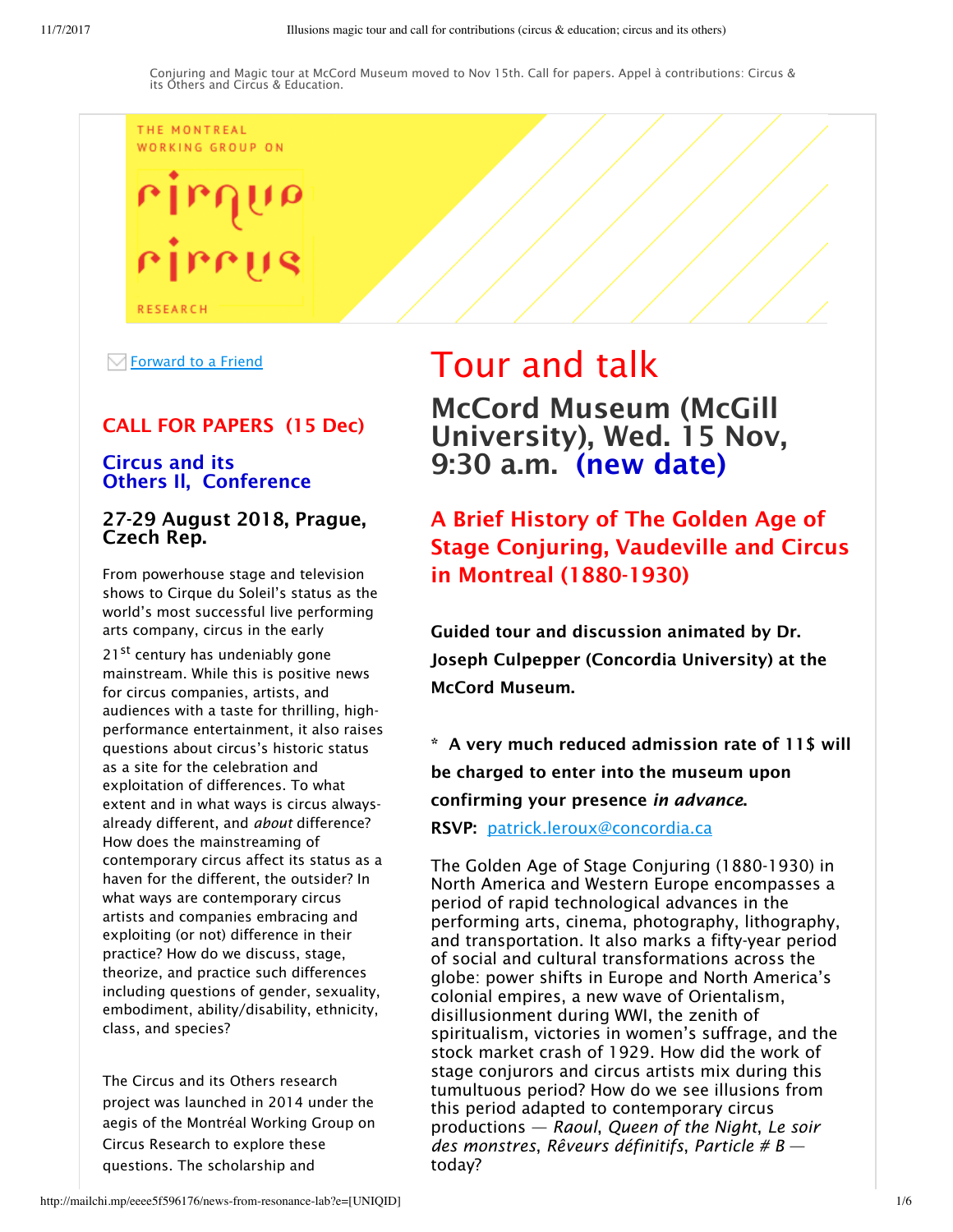conversation during our exciting conference in the context of the 2016 Montréal Complètement Cirque festival proved lively, provocative, and vital, with work showcased there being published in an upcoming issue of the peerreviewed journal *Performance Matters* (May 2018, vol. 4.1).

We are thrilled to announce the expanded international exploration of these concerns with the organization of the second Circus and Its Others conference to be held in Prague, Czech Republic, 27-29 August 2018, during the Letní Letná circus festival, who joins us as a partner along with Cirqueon and Charles University.

We invite proposals for research talks that address questions of difference and otherness in the context of contemporary circus. We further make explicit invitation for presentations from artists and practitioners who address such questions in their work, practice, and/or research-creation (our conference venue also includes some space for performance).

Possible areas of inquiry might include, but need not be limited to:

#### Histories of circus and its others

- What hidden histories of circus practice may be located in the visual archive?
- What are the histories of areas of circus practice that today are considered other to the mainstream, such as the use and display of animals?
- How do the histories of circus practice intersect with histories of colonialism and imperialism?

#### Periphery and center

What might the Czech context tell us about the place of circus and its others in European or global perspectives?

Dr. Joseph Culpepper is a performance scholar, magician, and magic consultant. He teaches magic history and its adaptation to the circus arts at Montreal's National Circus School. He is an Affiliate Assistant Professor at Concordia University, a cofounder of the performance troupe Ars Mechanica and consults for both private and public organizations.

#### Call for Proposals for a Circus and **Education** Study Day

Organized by Alisan Funk (McGill), Dr. Marie-Eve Skelling (Concordia), and Dr. Louis Patrick Leroux (Concordia).

#### Submission Deadline: December 1st.

The Montreal Working Group on Circus would like to invite you to participate in focused study day examining perspectives and futures of circus education in North America. Although there is an open call for presentations, we acknowledge that your contributions to circus education and knowledge about circus education have been significant. For that reason, we hope you will strongly consider contributing to this study day with a presentation on your work related to circus education.

This Study Day will be an opportunity to openly discuss pertinent issues of training and education in the circus, from teacher training, professional training to the emergence of a broad emerging academic field of

#### Invitation à participer à la journée de réflexion sur le cirque et l'éducation,

Organisateurs: Alisan Funk (McGill), Dr. Marie-Eve Skelling (Concordia) et Dr. Louis Patrick Leroux (Concordia).

#### Date de soumission de votre proposition : 1er Décembre

Le Groupe montréalais de recherches en arts du cirque aimerait vous inviter à participer à une journée de réflexion sur les perspectives et les enjeux liés à l'éducation / enseignement du cirque en Amérique du Nord. Bien que l'appel à présentation soit ouvert à tous, nous considérons que vos contributions à l'éducation du cirque et à la connaissance sur l'éducation du cirque sont significatives. C'est pourquoi nous espérons que vous accepterez de participer à cette journée d'échanges en présentant votre travail sur le sujet.

Cette journée de réflexion sera une opportunité pour discuter ouvertement des enjeux liés à l'entrainement et la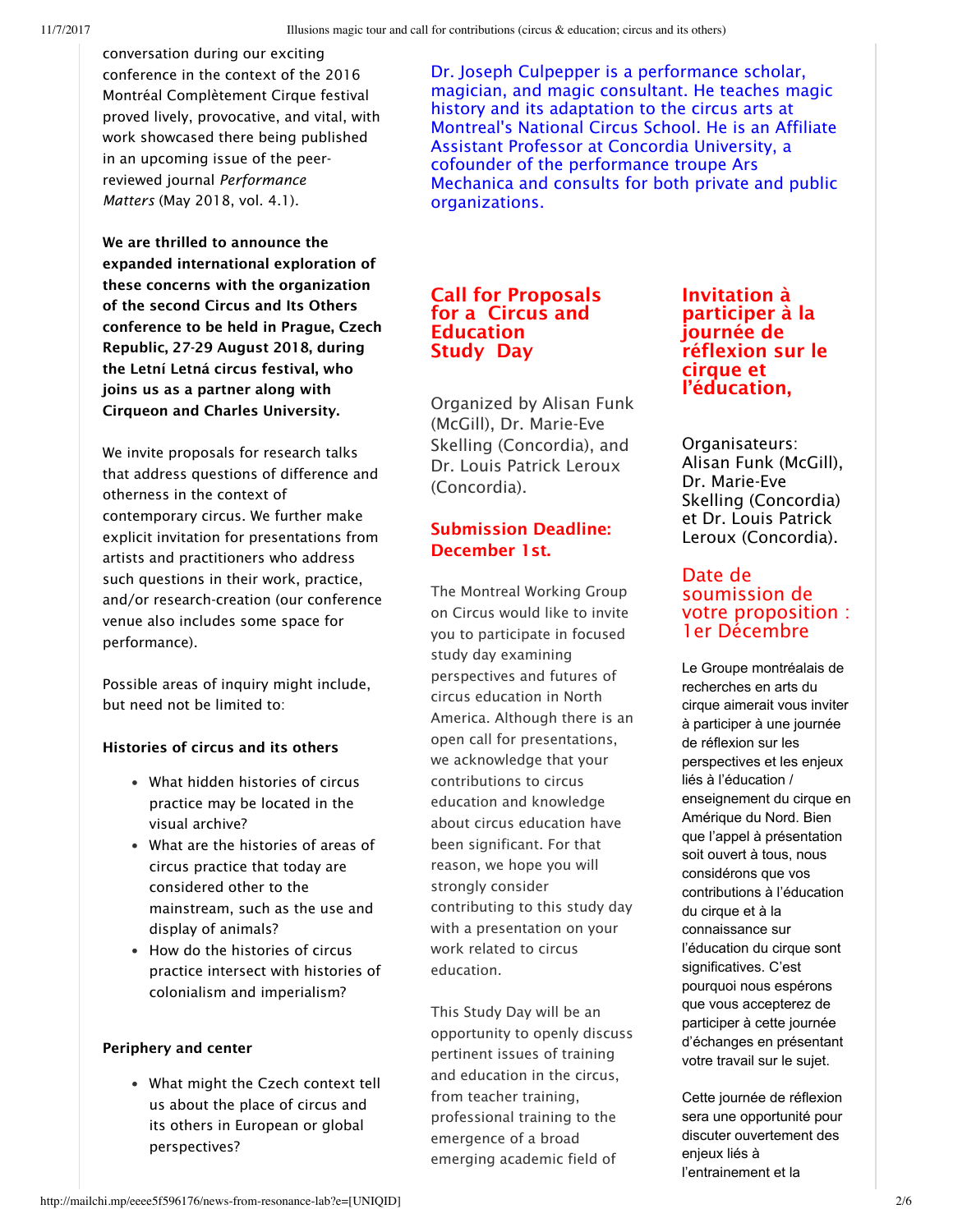- To what extent do hierarchies in academic research, funding practices, and artistic recognition affect the place and presence of "the other"?
- How do differing regional or national practices affect recognition on the world's stages?

#### Travelling otherness

- What happens when circus talent and circus acts travel outside their cultures of origin and become "other"?
- To what extent do circuses use their

national/regional/linguistic/ethnic difference as branding to enable their circulation in the global entertainment market? What practices of exotification and selfexotification may be employed in this?

#### Circus bodies: Normal, extraordinary, other?

- What are the implications of shifts in the mainstreaming of contemporary circus and related changes in skill, artistry, and training for circus artists including those who may carry historical baggage of "born otherness" with them?
- What is required and expected of the bodies of today's elite circus artists? With their toned, strong bodies do they now represent a societal ideal rather than society's outsiders? How do circus trainers as well as circus artists deal with questions of body image?

#### Gender and queerness in contemporary circus

How are circus artists and companies resisting commodification and mainstreaming to keep the freak

circus studies. In preparation, we have been asking ourselves: What are the aims and objectives of circus education? What are the existing forms of circus education and who or what markets do they benefit? Is professional training viable on its own in supporting a circus ecology without instituting a wider field of circus studies? What is the present and future of circus education in north America? As people generating circus education, what directions do we hope to see?

To invite discussion around these questions, the Circus and Education Study Day will consider four large domains related to circus education

- 1. Training circus professionals (training directors and other domains related to circus; Pedagogical strategies for developing performers; Curriculum; Objectives; Challenges; Coach education)
- 2. Circus arts as a teaching methodology (teacher education; Physical literacy; Special needs; Social circus; Integration into other programs).
- 3. Feasibility of higher education for circus studies (graduate programs in circus studies (MA, PhD); research in circus arts; circus research networks)
- 4. Feasibility of Graduate programs for circus

formation en cirque, tels que la formation à l'enseignement, la formation artistique, voir l'émergence d'un domaine de recherche académique en études circassiennes. Au préalable, nous nous sommes posés ces questions : Quels sont les buts et les objectifs de l'enseignement du cirque ? Quelles sont les différentes formes d'enseignement qui existent et qui sont les personnes et les marchés qui en bénéficient ? La formation professionnelle est-elle capable à elle seule de soutenir une écologie du cirque sans le développement d'un plus vaste domaine d'études sur le cirque ? Comment apparaissent le présent et l'avenir de l'enseignement du cirque en Amérique du Nord ? En tant que personnes contribuant au domaine de la formation en arts du cirque, quelles directions souhaitons-nous voir se dessiner ?

Pour initier la discussion autour de ces questions, la journée de réflexion sur le cirque et l'éducation abordera quatre thèmes :

- 1. Formation des professionnels du cirque (formation des metteurs en scène et autres professions liées au cirque; stratégies pédagogiques pour produire des « performers »; curriculum; objectifs; défis; formation des formateurs).
- 2. Les arts du cirque en tant que méthodologie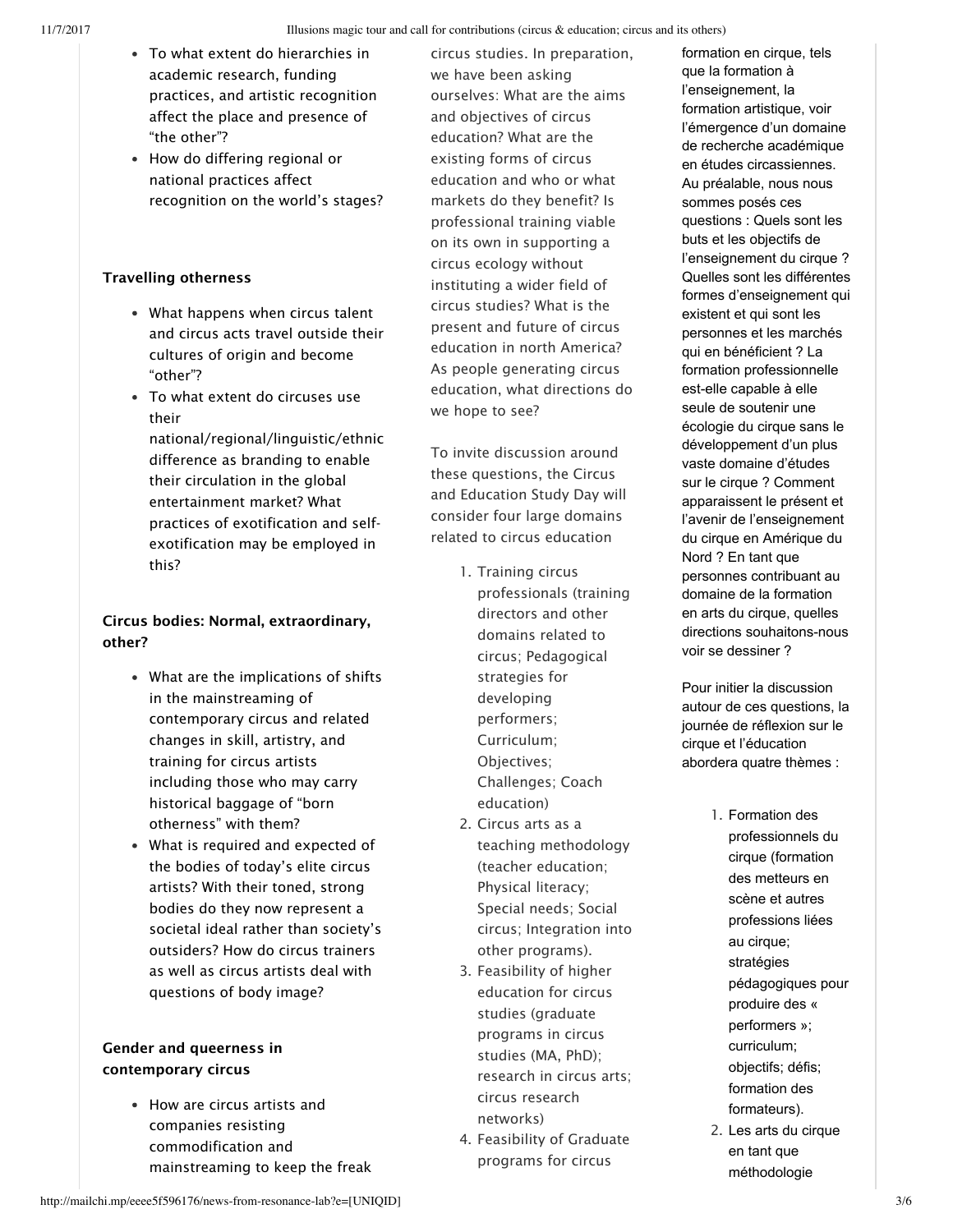- and queer in contemporary circus?
- Are women circus's perennial other?
- What and where are queer circus performances?

#### Creation, pedagogy, and practice

- What place is or should be granted "the other" in our schools and training facilities?
- How are differences given space and form in creation and practicebased research, and what are the related roles of dramaturgies and direction?
- How does doing the "business" of circus affect the role of difference in the art?

#### Social circus – the other of professional circus?

- How are circus artists and researchers using the circus arts to intervene in the lives of, and support, those othered by mainstream society?
- What are the power relations between social circus and professional circus, and how do questions of race/class/gender/ability figure in this?
- If social circus has become a conduit for those still considered other from the largely white European talent base to enter professional contemporary circus, what is the relationship of this flow of bodies to historical and current power relations between Global North and South?

Please send 300-500 word proposals for 20-minute presentations to CircusOthersPrague@gmail.com by 15 December 2017. Please articulate clearly in your proposal if you plan to make a formal paper presentation or if as a practitioner/creator/researcher you wish to engage in a hybrid

performance (MFA for circus performance; MFA for directing)

You will present a brief position paper (10 minutes) and participate in panel discussions and a larger forum on the state and future of circus education, particularly in its North American context. Prior to the Study Day, please send a 200-300 word summary of your topic, position, and general conclusions so that we may effectively program the conference.

Please inform us of your interest and availability for participation in the Circus and Education Study Day. It is the intention of the organizers that a summary of conference proceedings will be published, reflecting the perspectives of the participants and the topics discussed. As a presenter, your perspective will be included and you will have access to edit the paper before publication.

#### Logistics:

When: Friday 12 January Where: National Circus School **Library** Duration: 9:30-4:30, lunch available on site. Note: Funding cannot be provided for transit or other expenses.

Application Contents:

- Full name
- Institutional affiliation
- Email Address
- Brief bio (100-150 words),
- Title of presentation
- Summary of presentation topic
- d'éducation (formation des enseignants; littéracie physique; besoins spéciaux; cirque social; intégration à d'autres programme).
- 3. Faisabilité d'un programme universitaire en études circassiennes (programme de deuxième et troisième cycle en études circassiennes (MA, PhD); recherches en arts du cirque; réseaux de recherche sur le cirque).
- 4. Faisabilité d'un programme de deuxième cycle en performance de cirque (MFA en performance en cirque; MFA en mise en scène).

Les présentateurs sélectionnés feront une courte communication (10 minutes) et participeront à une table ronde ainsi qu'au forum de discussion portant sur le statut et l'avenir de l'éducation du cirque, particulièrement dans le contexte Nord-Américain. En vue de cette journée, veuillez nous envoyer un court résumé de 200-300 mots de la communication proposée afin que nous puissions organiser la programmation de cette journée d'étude.